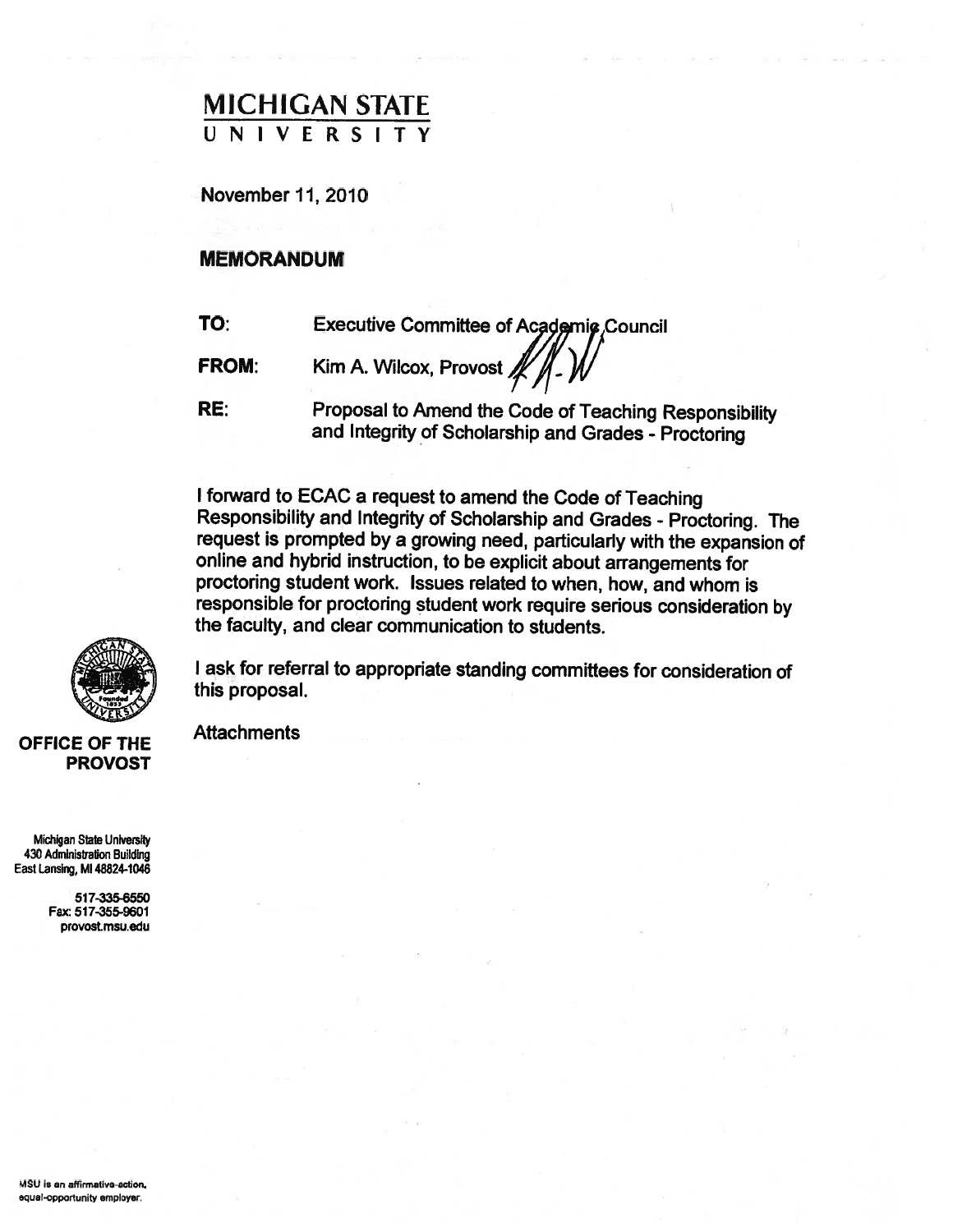# MICHIGAN STATE UNIVERSITY

November 5, 2010

- To: Kim A. Wilcox, Provost
- Fr: Linda 0. Stanford, Associate Provost for Academic Services
- Re: Request for Policy Changes to the Code of Teaching Responsibility and Integrity of Scholarship and Grades - Proctoring.

#### REQUEST:

In fairness to students, there is a need to be explicit if proctoring is required. In certain instances assessment of student performance cannot occur with accuracy unless the instructor requires proctoring. If proctoring is required, it should be stated in the syllabus.

The following three changes to current policy are proposed for all instruction and delivery models.

#### 1. Code of Teaching Responsibility:

2. Course Syllabi section - add: "any required proctoring arrangements." This does not infer proctoring is required but if proctoring is required, then it must be listed on the syllabus.

2. Code of Teaching Responsibility:

3. Student Assessment and Final Grades section - add: "Assessment methods should be appropriate to the learning objectives of the course. In that context, instructors are expected to take reasonable steps to create an assessment environment that promotes academic integrity. If proctoring or other security measures are necessary to ensure integrity of assessments, then such measures should be administered consistently in all course delivery methods, e.g. face-to-face or online."

rax: 517-355-9601 3. Integrity of Scholarship and Grades:<br>Item 1. - add: "proctoring" to the third sentence in item 1. to read: "Practices that maintain the integrity of scholarship and grades include providing accurate information for academic and admission records, adherence to unit-approved professional standards and honor codes, proctoring, and completion of original academic work by the student to whom it is assigned, without unauthorized aid of any kind."



## Office of the Provost

Administration Building East Lansing. Ml 48824.1046

Fax: 517-355-9601

#### 1 of 2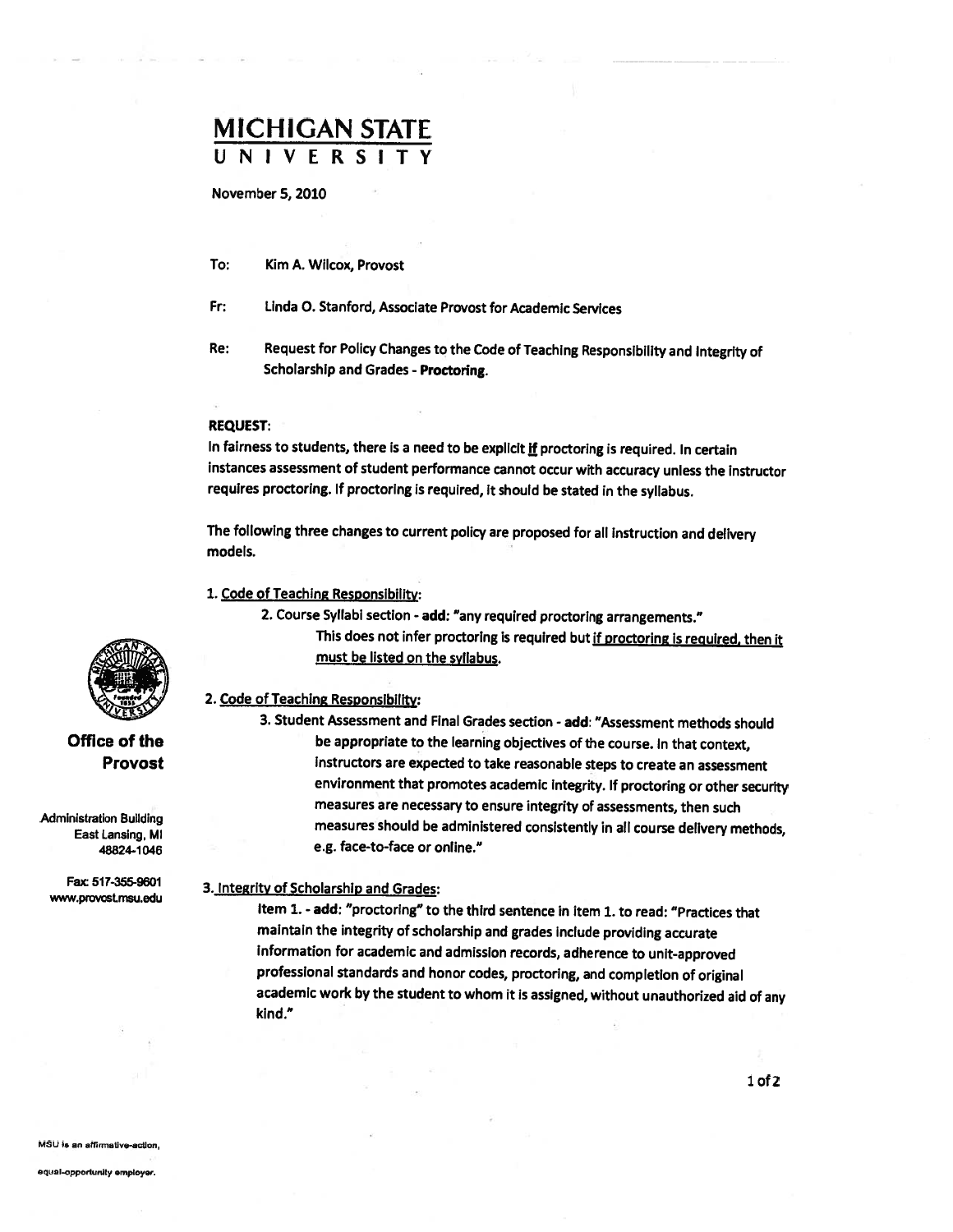### BACKGROUND:

 $\mathcal{L}_{\mathcal{A}}$ 

With ongoing changes in delivery methods (online, hybrid, face-to-face) including expansion of the number of online courses, how to proctor <sup>a</sup> course has become increasingly important. The most salient reasons to propose policy changes relate to the need for refined ways to assess student performance, detect student surrogates, and support pedagogical innovation.

#### Assessment of Student Performance.

It is difficult to assess the performance of <sup>a</sup> student in <sup>a</sup> course if the instructor cannot authenticate who the student is.

#### Student Surrogates.

If the examination setting is not proctored, then the possibility of <sup>a</sup> surrogate taking the examination is enhanced. Inadvertent condoning of this situation is unfair to honest students. Making it easy for surrogacy to thrive fosters an environment that renders the university in violation of best practices and the spirit of the Code of Teaching Responsibility, http://www.hr.msu.edu/documents/facacadhandbooks/facultyhandbook/codeofteaching.htm.

The key phrase in item 3 is: "Instructors shall be responsible for assessing a student's performance based on announced criteria and on standards of academic achievement."

The <sup>p</sup>hrase, "student's performance based on standards of academic achievement," <sup>p</sup>laces responsibility for examination security squarely on the instructor. Instructors already take reasonable measures to assure that academic dishonestly does not occur. Being clear, <sup>a</sup> priori, that proctoring may be or is required in <sup>a</sup> course is an important part of effective communication.

#### Pedagogical Innovation.

Faculty perceive pedagogical limitations with online delivery models and may employ hybrid models rather than totally online models simply because there is difficulty with accurate authentication for interactive assessment including performance on examinations.

Attachment: draft Academic Programs catalog text

C: L. June, Estry, Klomparens, B.Brown, Guenther, Rovig, Trevarthen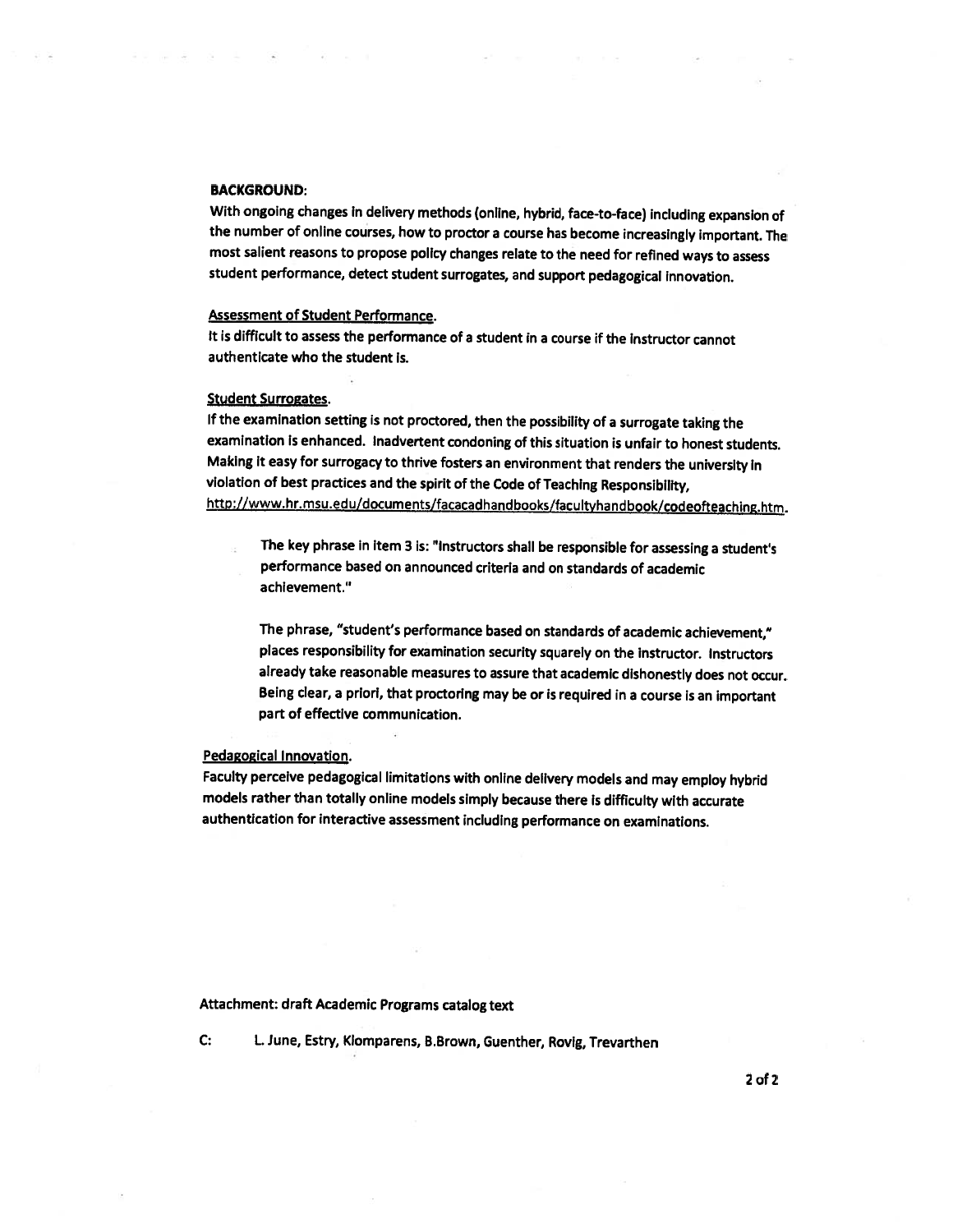# Code of Teaching Responsibility - Faculty Handbook

# V.. INSTRUCTION (Cont.)

This policy was approved by the Academic Council on November 4, 1969 and the Academic Senate on November 19, 1969; it was subsequently revised by Academic Council on May 19, 1976, February 27, 1996, and Apr11 19, 2005 (effective Fall semester 2005).

-Satisfaction of teaching responsibilities by instructional staff members (herein referred to as instructors) is essential to the successful functioning of <sup>a</sup> university. This University conceives these responsibilities to be so important that performance by instructors in meeting the provisions of this Code shall be taken into consideration in determining salary increases, tenure, and promotion.

- 1. Course content: Instructors shall be responsible for ensuring that the content of the courses they teach is consistent with the course descriptions approve<sup>d</sup> by the University Committee on Curriculum and the Academic Council. Instructors shalt direct class activities toward the fulfillment of course objectives and shall evaluate student performance in <sup>a</sup> manner consistent with these objectives.
- 2. Course syllabi: Instructors shall be responsible for distributing <sup>a</sup> course syllabus (either in print or electronic form) at the beginning of the semester. The syllabus shall minimally include:
	- <sup>o</sup> instructional objectives;
	- <sup>o</sup> instructor contact information and office hours;
	- <sup>o</sup> grading criteria and methods used to determine final course grades;
	- <sup>o</sup> date of the final examination and tentative dates of required assignments, quizzes, and tests, if applicable;
	- <sup>o</sup> attendance policy, if different from the University attendance policy and especially when that attendance policy affects student grades; and
	- <sup>o</sup> required and recommended course materials to be purchased, including textbooks and supplies.
	- <sup>o</sup> any required proctoring arrangements.
- 3. Student Assessment and Final Grades: Instructors shall be responsible for informing students, in <sup>a</sup> timely manner so as to enhance learning, of the grading criteria and methods used to determine grades on individual assignments. Instructors shall be responsible for assessing <sup>a</sup> student's performance based on announced criteria and on standards of academic achievement. Instructors shall submit final course grades in accordance with University deadlines. Assessment methods should be appropriate to the learning objectives of <sup>a</sup> course. In that context, instructors are expected to take reasonable steps to create an assessment environment that promotes academic integrity. If proctoring or other security measures are necessary to ensure integrity of assessments, then such measures should be administered consistently in all course delivery methods, e.g. face-to-face or online.
- 4. Testing Documents: Instructors shall be responsible for returning to students student answers to quizzes, tests, and examinations with such promptness to enhance the learning experience. Instructors shall retain final examination answers for at least one semester to allow students to review or to retrieve them. All testing questions (whether on quizzes, tests, or mid-semester or final examinations) are an integral part of course materials, and the decision whether to allow students to retain them is left to the discretion of the instructor.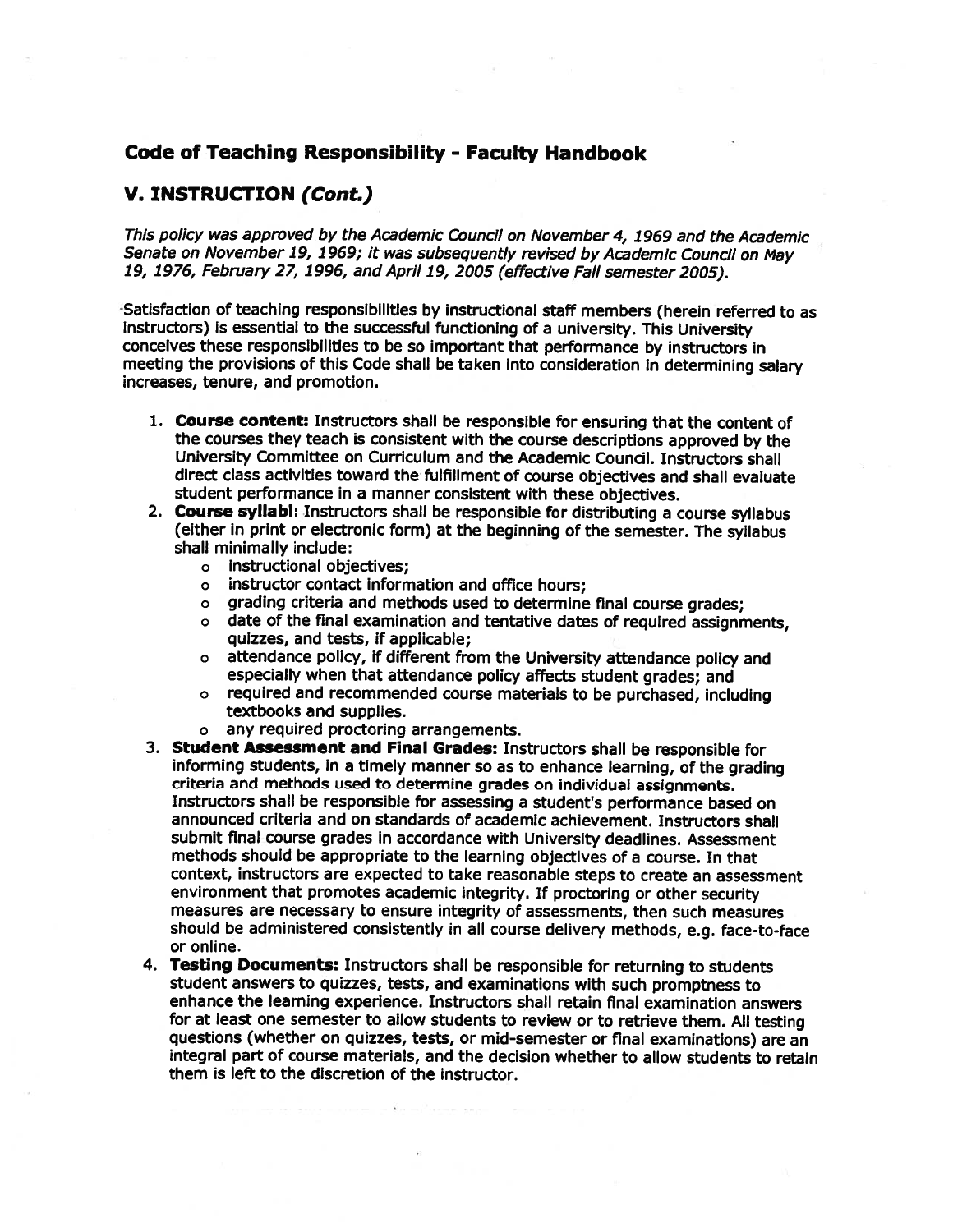- 5, Term Papers and Comparable Projects: Instructors shall be responsible for returning to students student term papers and other comparable projects with sufficient promptness to enhance the learning experience, Term papers and other comparable projects are the property of students who prepare them. Instructors shall retain such unclaimed course work for at least one semester to allow students to retrieve such work. Instructors have <sup>a</sup> right to retain <sup>a</sup> copy of student course work for their own files.
- 6. Class Meetings: Instructors shall be responsible for meeting their dasses regularly and at scheduled times. To allow units to take appropriate action, instructors shall notify their units if they are to be absent and have not made suitable arrangements regarding their classes.
- 7. Applicability of the Code of Teaching Responsibility to Student Assistants: Instructors of courses in which assistants are authorized to perform teaching, grading, or other instructional functions shall be responsible for acquainting such individuals with the provisions of this Code and for monitoring their compliance.<br>8. **Instructor Accessibility to Students:** Instructors shall be responsible for being
- accessible to students outside of class time and therefore shall schedule and keep office hours for student conferences. Office hours should be scheduled at times convenient to both students and instructors with the additional option of mutually convenient prearranged appointments for students whose schedules conflict with announced office hours. Each teaching unit shall determine the minimum number of office hours for instructors in that unit. Instructors who serve as academic advisors also shall be responsible for maintaining appropriate office hours before and during enrollment periods. In addition to office hours, instructor accessibility through e-mail and other means is encouraged.
- 9. Commercialization of Course Notes and Materials: The University prohibits students from commercializing their notes of lectures and University-provided class materials without the written consent of the instructor. Instructors may allow commercialization by including permission in the course syllabus or other written statement distributed to all students in the class.

## Hearing Procedures

- 1. Students may register complaints regarding an instructor's failure to comply with the provisions of the Code of Teaching Responsibility directly with that instructor.
- 2. Students may also take complaints directly to teaching units' chief administrators or their designates. If those persons are unable to resolve matters to the student's satisfaction, they are obligated to transmit written complaints to unit committees charged with hearing such complaints. A copy of any complaint transmitted shall be sent to the instructor. A written repor<sup>t</sup> of the action or recommendation of such groups will be forwarded to the student and to the instructor, normally within ten working days of the receipt of the complaint.
- 3. Complaints coming to the University Ombudsman will be reported, in writing, to chief administrators of the teaching units involved when in the Ombudsman's opinion <sup>a</sup> hearing appears necessary. It will be the responsibility of chief administrators or their designates to inform the instructor and to refer such unresolved complaints to the unit committees charged with hearing such complaints. A written repor<sup>t</sup> of the action or recommendation of such groups will be forwarded to the University Ombudsman, to the student, and to the instructor, normally within ten working days of the receipt of the complaint.
- 4. Students wishing to appea<sup>l</sup> <sup>a</sup> teaching unit action or recommendation may do so as outlined in Academic Freedom Report for Students at Michigan State University,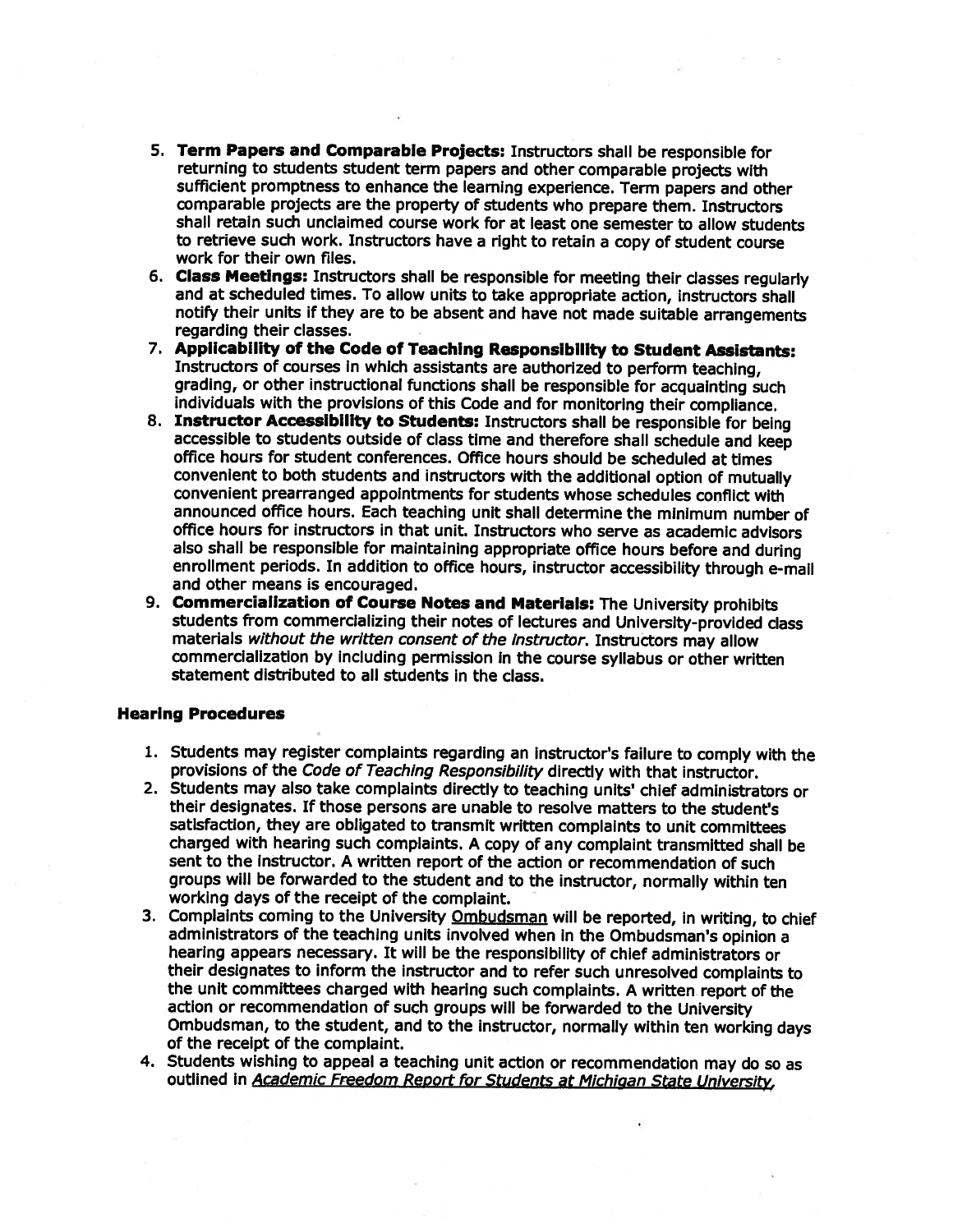Graduate Student Rights and Responsibilities, or Medical Student Rights and Responsibilities.

Such complaints must normally be initiated no later than the middle of the semester following the one wherein alleged violations occurred. Exceptions shall be made in cases where the involved instructor or student is absent from the University during the semester following the one wherein alleged violations occurred.

# Integrity of Scholarship and Grades

The following statement of university policy addresses principles and procedures to be used in instances of academic dishonesty, violations of professional standards, and falsification of academic or admission records, herein after referred to as academic misconduct. [See General Student Regulation 1.00, Protection of Scholarship and Grades.)

- 1. The principles of truth and honesty are recognized as fundamental to <sup>a</sup> community of scholars. The university expects both instructors and students to honor these principles and, in so doing, to protect the validity of university education and grades. Practices that maintain the integrity of scholarship and grades include providing accurate information for academic and admission records, adherence to unitapprove<sup>d</sup> professional standards and honor codes, proctoring, and completion of original academic work by the student to whom it is assigned, without unauthorized aid of any kind. To encourage adherence to the principles of truth and honesty, instructors should exercise care in <sup>p</sup>lanning and supervising academic work.
- 2. If an instructor alleges <sup>a</sup> student has committed an act of academic misconduct, the instructor is responsible for taking appropriate action. Depending on the instructor's judgment of <sup>a</sup> specific instance, the instructor may <sup>g</sup>ive the student <sup>a</sup> penalty grade. <sup>A</sup> penalty grade may be <sup>a</sup> reduced score or grade for the assignment or <sup>a</sup> reduced grade for the course. [For <sup>a</sup> definition of "penalty grade", see Academic Freedom Report (AFR) 8.1.15 and Graduate Students Rights and Responsibilities (GSRR) 8.1.15.)
- 3. When an instructor <sup>g</sup>ives an undergraduate or graduate student <sup>a</sup> penalty grade for academic misconduct, the instructor must provide <sup>a</sup> written description of the details of the academic misconduct to the student and to the student's academic dean. The student's academic dean will add the written description to the student's academic record, where it will remain, unless the student successfully grieves the allegation.
- 4. In notifying the student's academic dean of the student's act of academic misconduct, the instructor may reques<sup>t</sup> the student's academic dean to initiate an academic disciplinary hearing to impose sanctions in addition to, or other than, <sup>a</sup> penalty grade.
- 5. When in the judgment of the student's academic dean, <sup>a</sup> sanction in addition to, or other than, <sup>a</sup> penalty grade is warranted (e.g., dismissal from <sup>a</sup> unit or program), the dean may call for an academic disciplinary hearing. In calling for an academic disciplinary hearing, the student's academic dean may act independently or in response to <sup>a</sup> reques<sup>t</sup> by the instructor. [See AFR 4.3.1.1, GSRR 5.5.2, and Medical Student Rights and Responsibilities (MSRR) 5.1.3.1.)
- 6. <sup>A</sup> student accused of academic misconduct may reques<sup>t</sup> an academic grievance hearing to contest the allegation before the appropriate hearing board of the department, school, or college in which the alleged academic dishonesty occurred. In